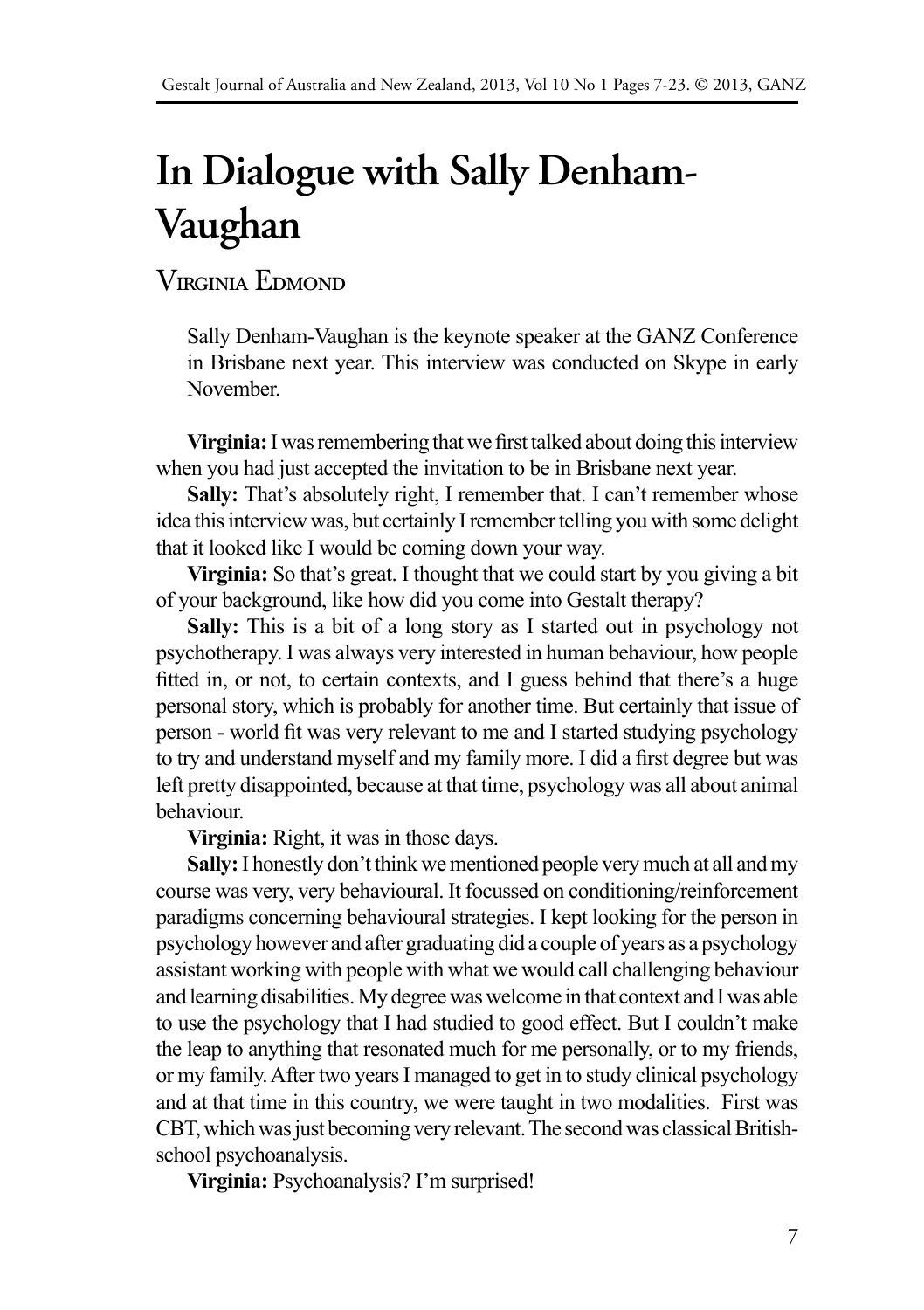**Sally:** It turned out that both approaches shared something that I found difficult, which was rather than focus on person – world fit, they went back, it seemed to me, very much *into* the individual. If you were able to change your mind about something, or reorganise your internal psychic furniture enough, then really, whatever your life conditions, you should be able to manage your problem. The political, social, radical in me thought, No ….. with most people I thought they were coping wonderfully well and if I was in their situation, I'd be having a lot of problems. Sadly, I was still left a bit dissatisfied with my training and when I qualified in clinical psychology, I started to look for something much more humanistic; more person to person. I then did training in TA for about four years.

**Virginia:** Did you? I didn't know that.

**Sally:** It's an interesting part of the back story of how I came to Gestalt. At that time on the west coast in America there was a modality called Redecision therapy, originated by a couple called the Gouldings. They had combined TA with this thing called Gestalt and it sounded very intriguing when I read about it. I eventually went to a Gestalt workshop and I remember being incredibly impacted - I can still feel it in my body nearly 30 years later - we were expected to do something other than talk about. There was an experiential element that asked a different question than "what are you thinking?", they asked, "what are you experiencing and what are you going to do about that?"

**Virginia:** So your first experience of Gestalt was through TA? It's an odd connection for us here where they are very separate … but I know that isn't true everywhere. At Metanoia for instance, both go on, don't they?

**Sally:** Yes, I mean there's a TA training and Gestalt training and at Metanoia in London ….. I think the emphasis now is on a relational Gestalt training, a relational TA training, and of course that brings up the whole issue of what do we mean by the word relational, I guess, which we might get to later.

**Virginia:** Yes. Meanwhile back to your training experiences.

**Sally:** Absolutely. I think probably then I was a bit scared about entering into my personal experience and used cognitive mapping as a way to manage that. I had been taught that very well in my clinical psychology training. But it meant that TA plus Gestalt was probably a good combination to ease me in. I could make a bridge from CBT to TA to Gestalt and then through Gestalt found something that felt to me like coming home. But whether I could have found that home directly I don't know; I think I was probably too frightened at that time…. Gestalt still had a pretty frightening reputation then. Lots of abreactive/cathartic work that my psychology colleagues were very sceptical of.

**Virginia:** Was Gestalt the next thing you did after your TA training? **Sally:** Yes, I started looking for Gestalt psychotherapy training and the first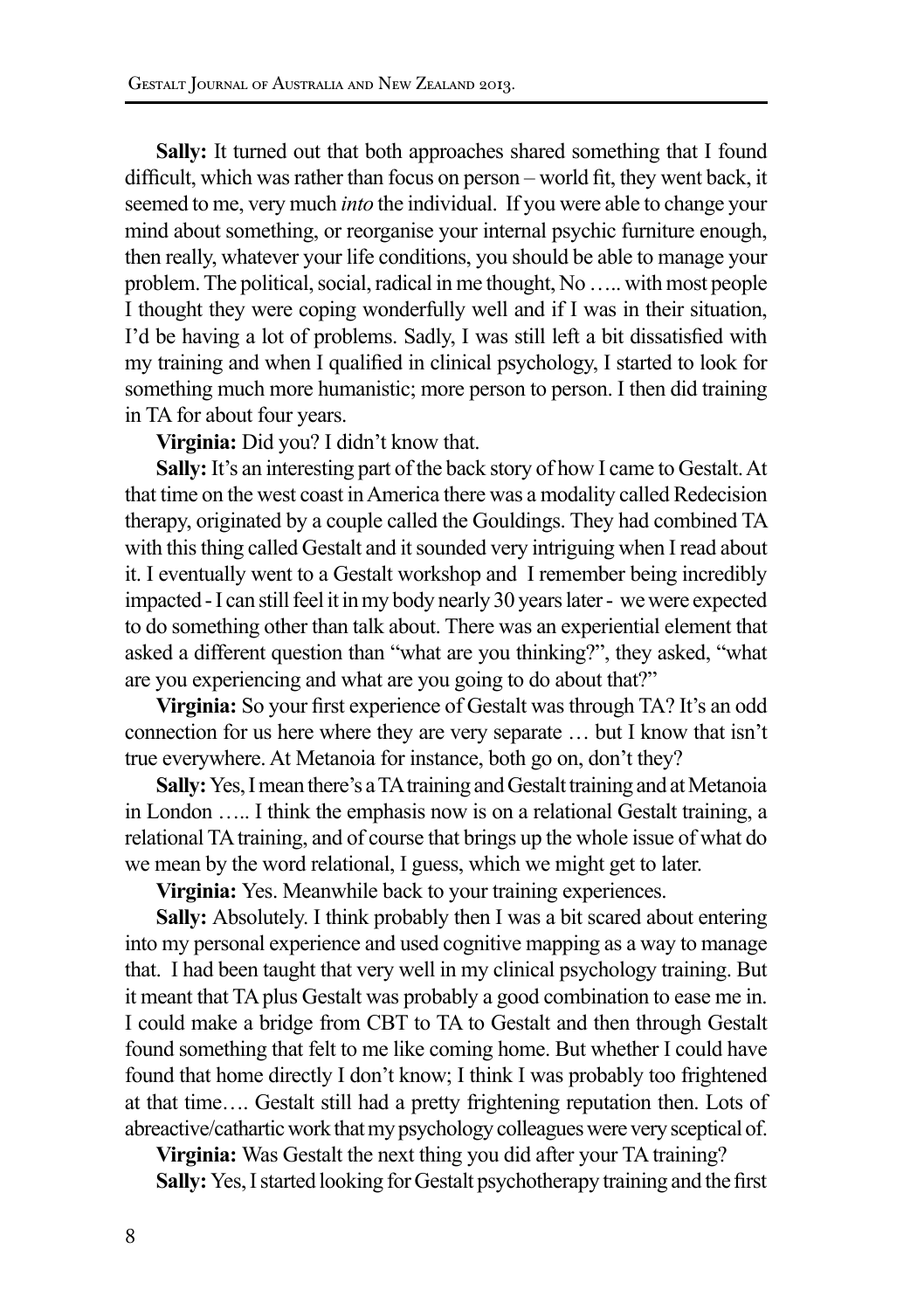person that I met was Malcolm Parlett.

**Virginia:** Well, that sounds extremely fortunate.

**Sally:** That was extremely fortunate! Malcolm was then running an organisation in the south west of England called Gestalt SouthWest, which he had just set up with Marianne Fry. He and Marianne were also establishing the Gestalt Psychotherapy Training Institute in England with Petruska Clarkson and Maria Gilbert at Metanoia. Together they were just getting organised into something that looked like a training structure in England. So I went along - possibly because Malcolm had a background in psychology – something clicked. I had one of those memorable conversations where I emerged clearly thinking, "okay, this is something that I really want to study". I just signed up.

**Virginia:** So that sort of leads me to another thing I was going to ask you. Are there particular people that you would say have been major influences on you from the Gestalt world? It sounds like Malcolm may have been one of them.

**Sally:** Certainly Malcolm …. possibly because he had a previous body of work in psychology and education with a methodology that I found fascinating and knew a little bit about. He was also very committed to Lewin's field theory. Talking with Malcolm that first time I realised I had finally found a place where my interest in person - world fit came together. Malcolm was very able to explain the Gestalt view on that – "self is a function of the field", and to this day, that is my theoretical lodestone. The self is relational, emerging in context. With that simple statement I found a way of expressing something that had always mattered to me personally - a theoretically informed way of asking "what's going on here that I/someone is behaving like this?" This immediately created an ethic that rather than there being something wrong with you, or wrong with me, there's something about the 'fit' between us that can explain events. 'Therapy of the Situation' as Georges Wollants termed it …. that formulation was crucial.

**Virginia:** Were there other people at that time?

**Sally:** Yes, Marianne Fry - she was a social worker by background, German, Jewish, and had such an inspiring presence. I think she embodied a lot of things about Gestalt …. being on the edge, being holistic, being provocative as well as evocative …. Being rather than Doing. She also had a true depth of clinical experience and rigour, because she had worked extensively in mental health services. I remember asking her early in my Gestalt psychotherapy training, as to how I should be using my Gestalt learning back in my psychology job?

Her first response to me was, "how are you finding it?" I said, "well, two years in and actually what I'm finding is I can't use it at all. I'm feeling very unconfident with clients, standing there, just thinking what should I do?" She said to me, "at the moment, use it very little and very sparingly and as you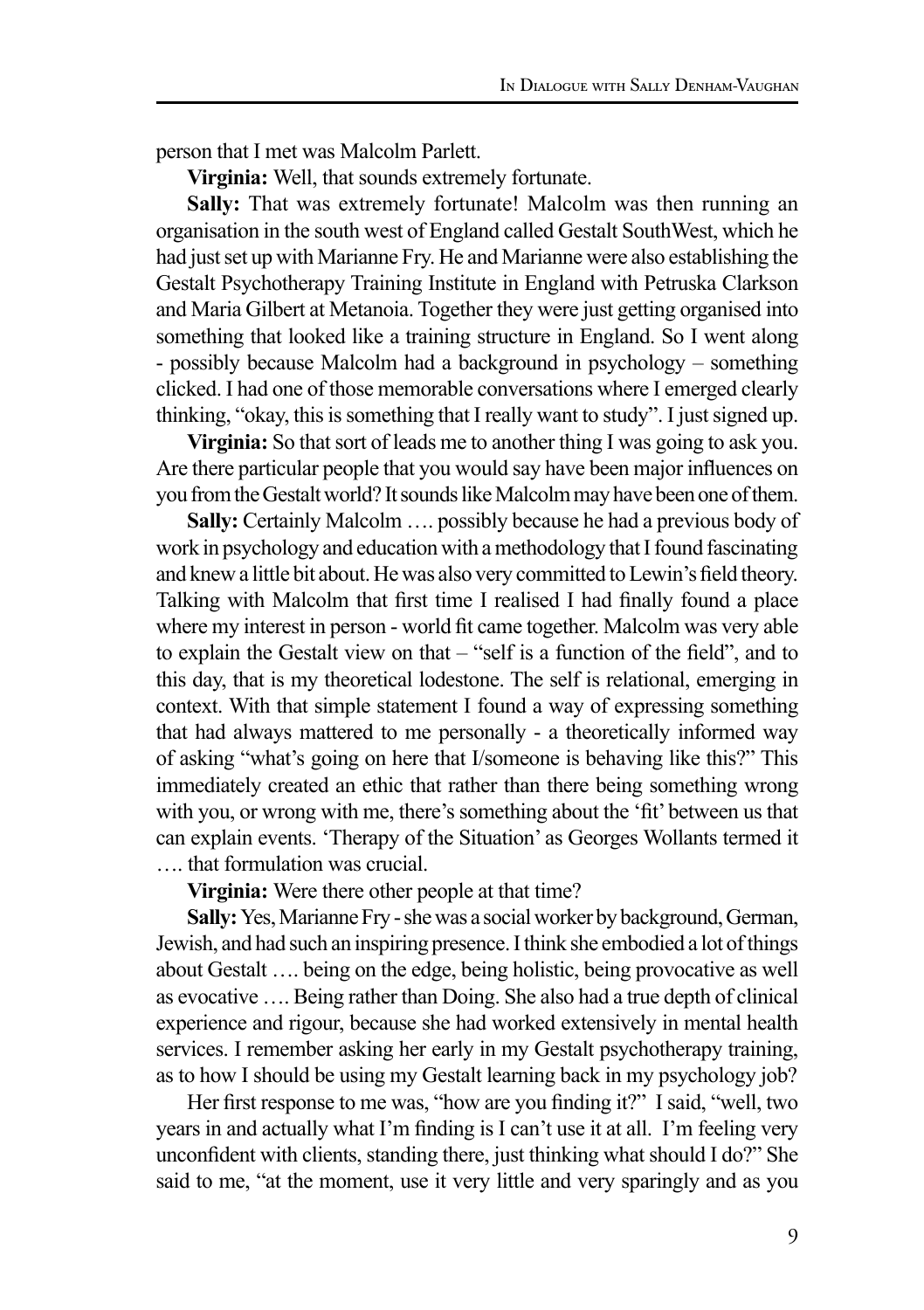develop and you feel more comfortable with your being, trust that the process with clients will happen".

**Virginia:** That's very wise. I mean that's - I'm struck - that's very wise advice isn't it?

**Sally:** Yes, I think it was very wise advice. And also very different advice from where I was coming from in clinical psychology, which was more like, "if you intellectually get this, then it's fine to take it out into your practice".

**Virginia:** Yes, I see that. Yes.

**Sally:** It was the norm then in psychiatry, psychology, that you didn't have your own personal work and you were proud of that.

**Virginia:** Well it's still the norm here. There are exceptions, but it's still the norm in this country for psychologists and psychiatrists, that they wouldn't do their own work.

**Sally:** No, and while some branches of applied psychology in the UK do, (counselling psychology), still in clinical psychology and psychiatry that would still be unusual unless you wanted to specialise in psychotherapy. So yes, it was a very different growing up and training. Another person who influenced me at that time was Maria Gilbert at Metanoia. Here was someone who had come from another country, who was a psychologist, but had also been trained as a psychotherapist.

**Virginia:** So the blend that you had .... you met people who also had it?

**Sally:** Absolutely. I got the sense then that Gestalt was a global community, that it was very holistic and also a socio-political element increasingly came through to me. That was very important because I had wanted to dedicate my life to public service and public sector service delivery. So the idea that there was something in Gestalt that, from the outset, had been about social education and social movements, as well as individual change, was vital. I saw it as ideal for large-scale community building and felt able to use it in my work as a manager and leader of Psychological Therapy Services. That was important to me as most of my job role was strategic service organisation and community redesign and not individual therapy.

**Virginia:** So all along through these trainings …. and I am hearing that you really did several trainings ….. through all of this you're working in the public sector?

**Sally:** Yes, I've worked full-time in the public sector (British National Health Service), all my career. I only stopped in March 2012. That was a very important ethical choice for me. I wanted psychological services, support and information to be accessible to everybody. I had the good fortune and privilege to be leading a large public sector psychological service in the county where I lived so I was able to influence policy and what was actually delivered. I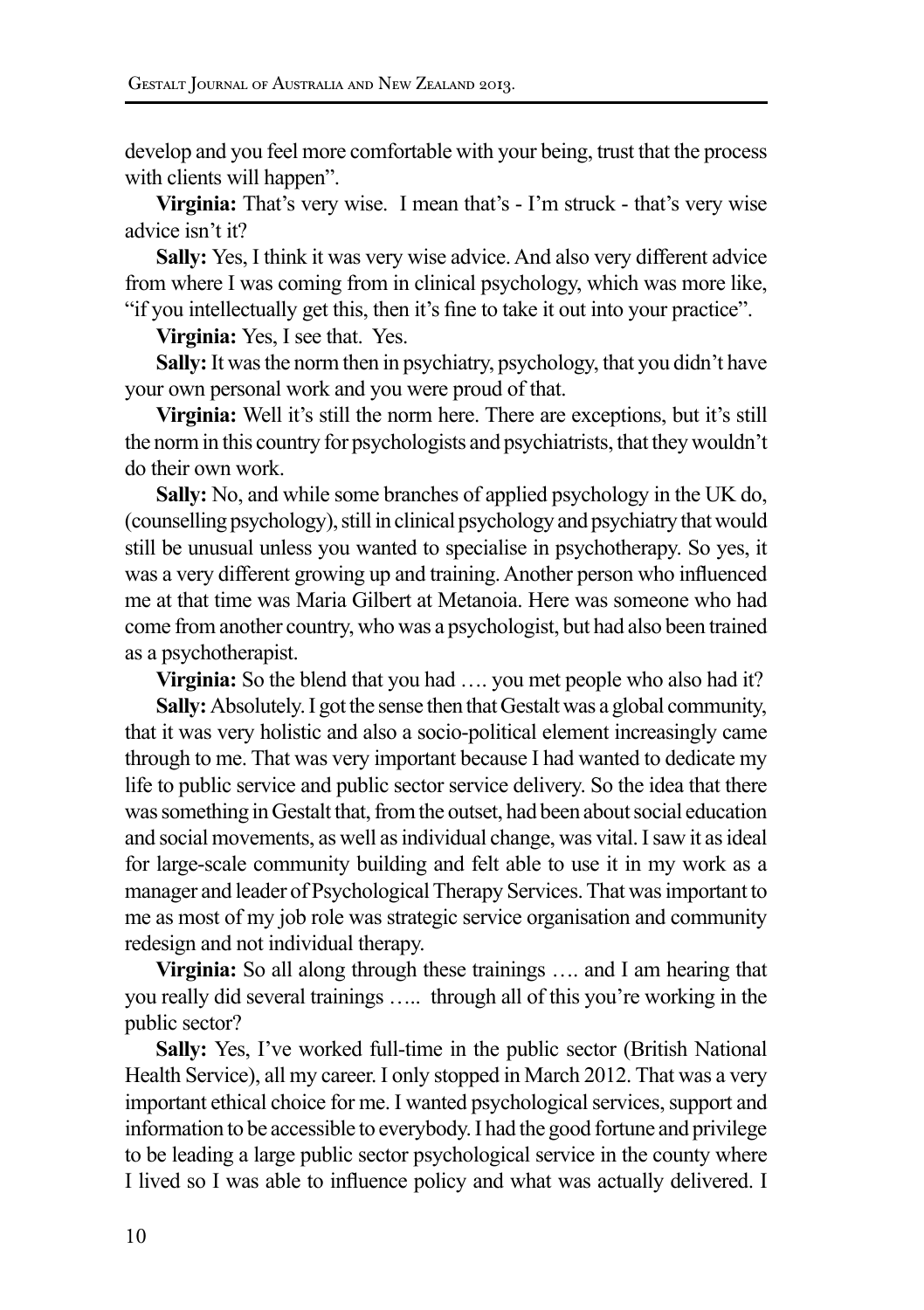determined to bring a much greater variety of psychological therapies provision into the service. It didn't seem to me that just having CBT (or DBT or EMDR) or whatever could be evidenced in one particular way was necessarily going to suit everyone. We already had evidence from meta-analytic studies showing that relational fit between therapist and client was largely responsible for outcome. Given the wide variety of clients we saw in our delivery patch of nearly half a million people, it seemed sensible to me that we also needed a wide variety of therapists and therapeutic approaches.

**Virginia:** So how would you say Gestalt was received in that context? Because I think we'd say that our experience in this part of the world, and I'm thinking probably in Australia as well from what I know, is that it's seen as rather fringy, and not generally very acceptable in the public sector.

**Sally:** When I started working, it was the case that we couldn't employ a pure Gestalt psychotherapist. But if you were a nurse or an occupational therapist, or psychologist, or psychiatrist, who had also trained in Gestalt, then we tried to recruit and employ you. Over time, we built up a relatively strong base of Gestalt/Humanistic approaches and organised ourselves internally with Gestalt as our major modality. More recently, when counsellors/ psychotherapists without other professional training could be employed, a lot of those counsellors we recruited were Gestalt practitioners. But there remains a difficulty, because there is no differentiation made here in the public sector employment between being employed as a counsellor or psychotherapist.

**Virginia:** There still isn't now?

**Sally:** There still isn't now and that is problematic. But it is how we began to deliver Gestalt, both as a therapy and also, because I was leading the service, increasingly as an organisational intervention in both coaching and consulting.

**Virginia:** I'm aware that you've taught organisational Gestalt at Metanoia as well, haven't you?

**Sally:** Yes absolutely. Together with colleagues, I set up an organisational Gestalt programme there that Marie-Anne Chidiac and I eventually succeeded in getting it validated at master's level. We have now moved on from that setting to form Relational Change, but we continue to offer workshops and programmes in organisational development and coaching as well as psychotherapy. Indeed, I think it is a real strength of the Gestalt approach that it isn't just a psychotherapy, but has much more widespread applicability - I sometimes think it has more power outside the therapy space as a way of thinking about how life flourishes, than the classic therapeutic focus of healing wounds or restoring functioning. It has at its heart an emphasis on how to live a vital and vibrantly alive life.

In my experience, people often access a mental health service as they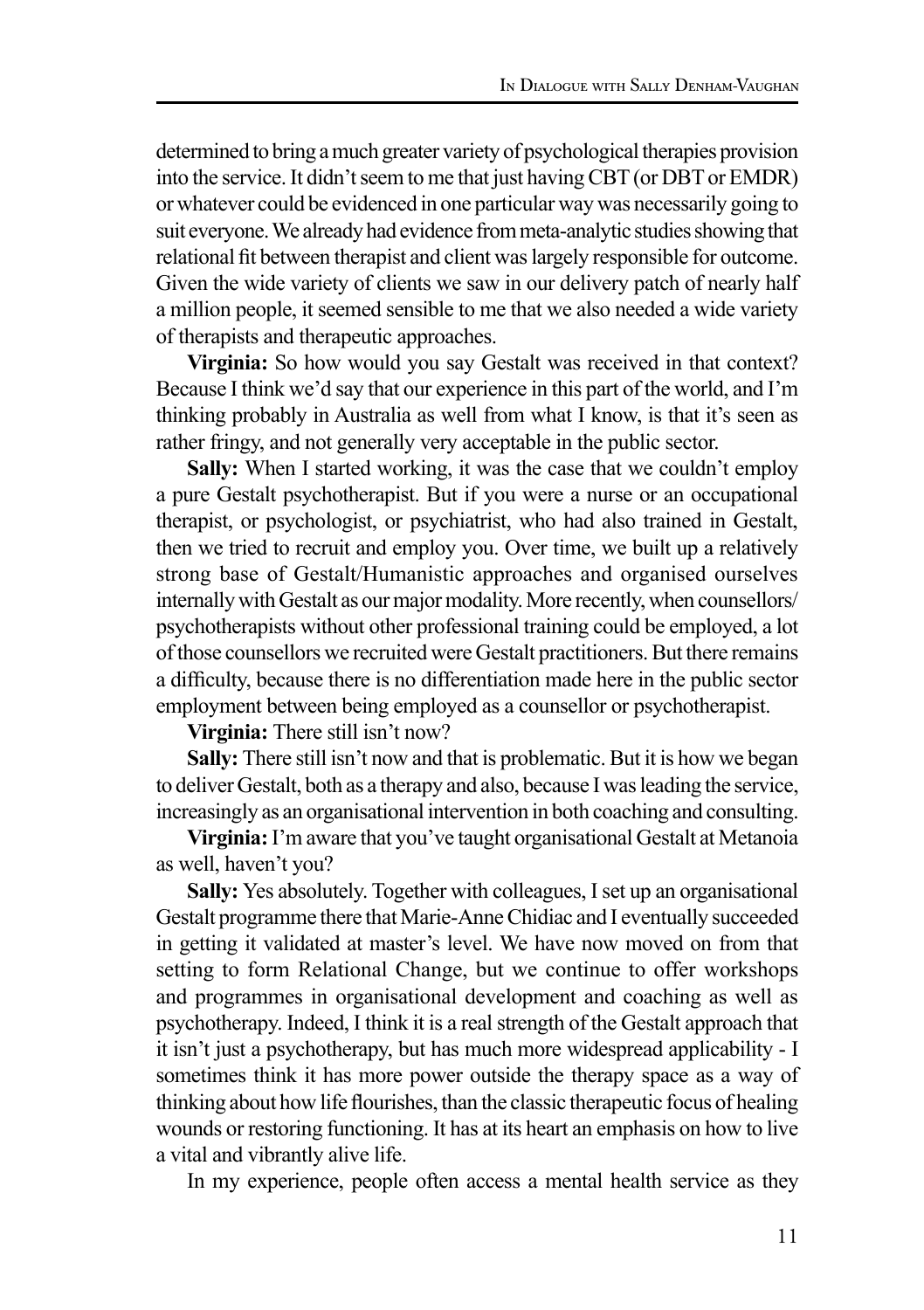have become 'outliers' on a normal distribution curve - their dominant culture now defines them as marginal and they are not fitting in. Often the purpose of the therapy in public sector service is to restore functionality and get people working, both literally and metaphorically. That goal, to me, can risk violating the values at the heart of Gestalt which is about flourishing and thriving and creating environments and communities where people can do that. There are clear aspirations in Gestalt, that are not just about restoring functioning, but about thriving, and having a quality of life that is delightful, exciting, zesty.

I think certainly in the public sector service provision, when there is that emphasis on restoring functionality, Gestalt therapy has to be presented in a very specific way - find the figure, hold the figure, work with the figure, mobilise and act around that figure.

**Virginia:** So it gets a bit reduced? There's a bit of a reduction has to happen in order for it to be …. to fit in?

**Sally:** Yes, a big reduction in complexity really. But I found when I worked with Gestalt as a large scale organisational intervention we could do much more on a socio-political, community building basis. As well as helping the organisational system to be more humane to its employees, more coherent in its services and more radically inclusive in its strategy, we could also directly affect the wider community. For example, to help create, build and sustain all sorts of other projects that affected how people were living. In that way we developed a lot of community building and prevention programmes, promoting health and well-being - for example, supported self-help groups for people with anxiety, depression, chronic fatigue, eating issues, parenting issues and so on. We also did a lot internally in the organisation around creating linkages and supportive structures for staff and preventing burnout. So it was using Gestalt, not just in the one to one therapy situation, but also to support staff and to stop the so called revolving door with patients that is created when the only place to get any support is inside a mental health professionals office. If we allowed that to continue, no one would get better for very long!

**Virginia:** Yes, you're using it in a much broader way aren't you? Sally: Absolutely.

**Virginia:** I have the impression, though I don't actually know this, that since you left, and set up your own organisation, that you're doing some of that too. Recently, the last few days, one of those Gestalt News and Notes emails came to me and I saw several workshops that you were offering and they were quite different from each other.

**Sally:** Yes.

**Virginia:** So perhaps you could say a something about what you're doing now.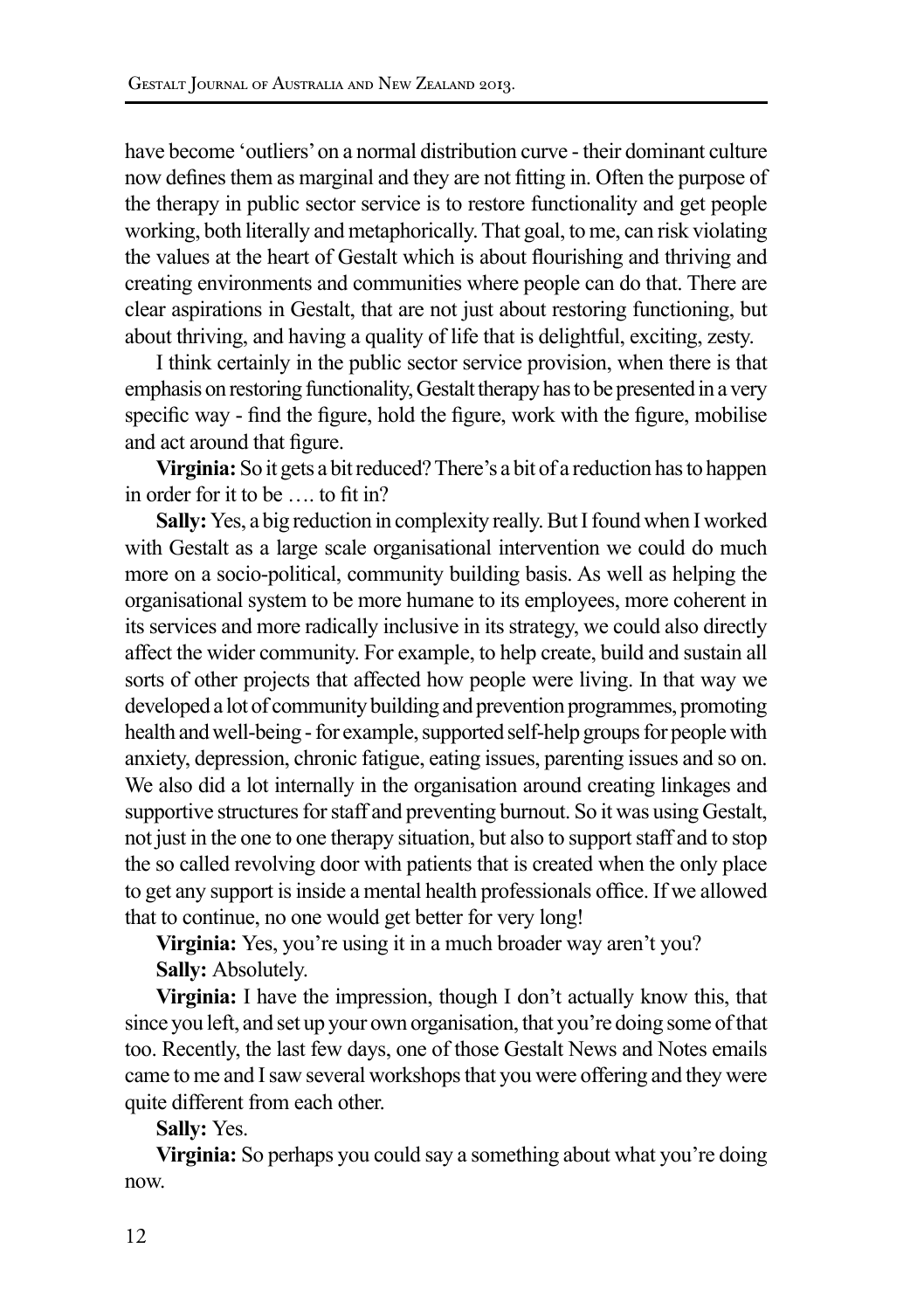**Sally:** Yeah. I'm also very aware that on my list of who's inspired me, we've only got to when I qualified.

**Virginia:** That's true. We will come back to that.

**Sally:** Yes I think I've really been very busy with this question of how is Gestalt best positioned - is it a profession? Is it a stand-alone profession?

**Virginia:** Being a Gestalt therapist?

**Sally:** Yes. Are we going down the route of professionalising Gestalt, making it mainstream, getting it funded, getting it evidence-based? I've really worked very hard on that route in the UK, and been involved in teaching Gestalt psychotherapy Masters programmes and also Doctorates. That's been, in a sense my quest - to employ Gestalt psychotherapists as stand-alone professionals. But, the other side of that is the realisation that the more I've seen Gestalt in this country go down that route, the more I've seen it shoehorned into a way of practising that seems to denature it.

It's a bit like pinning a butterfly to a board. By the time you've staked out its wings in a particular way, it actually can't fly. So having given that particular quest of professionalising Gestalt my best effort in the UK, there was a part of me that longed to do the work in a different way, in the way that I think I originally encountered it …. where we're not worrying so much about getting people licensed to practice within a professional system, but where it's more of a social, organisational and community intervention. Hence, I've become increasingly occupied with building a social movement, called the Relational Movement, looking at relationships in people's communities that cause them to thrive or not. In this work we, (Relational Change), link closely with The Relational Center in Los Angeles and Relational Matters in Australia, to look closely at people's culture and what are the dominant values that are organising people's lives. We also provide training for people who work in a whole variety of those cultures, be it psychotherapists, coaches, community builders, or organisational development folks. We're now working in these very varied ways across the UK and Europe, so you're right, there is a very varied menu of what we're offering.

**Virginia:** I imagine a very varied audience as well and very different contexts.

**Sally:** Absolutely, and focussing very much on the original thing that I said interested me; person - world fit. We're very willing to do grassroots education, change and organising, and with my public sector background, this is exactly what I want to do. We work with community organisers, social activists, people wanting to highlight the role of lack of social justice in creating/maintaining health issues and looking at particular social problems. We also offer CPD (continuing professional development) for psychotherapists and particularly a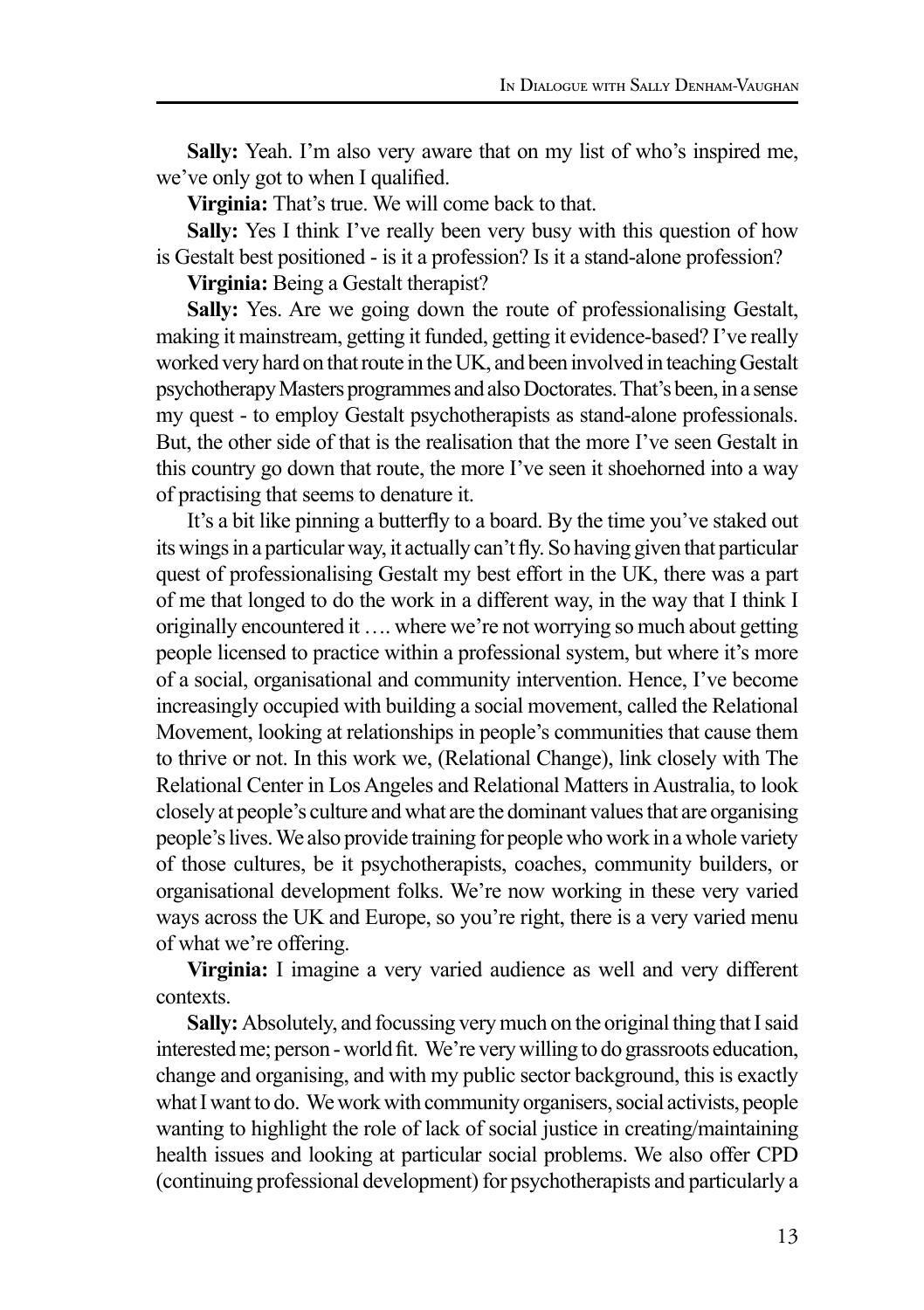combination of theoretical and experiential learning, which I found so helpful.

My co-founder in Relational Change, Marie Anne Chidiac is an organisational consultant by background. So together we do a lot around community development and organisational, large systems change.

**Virginia:** I was also going to ask you about the coaching because the only …. I mean in New Zealand, coaches and psychotherapists inhabit utterly different worlds. My only experience of someone who combines them is someone who I've met here who trained in England and would say she does psychotherapy and coaching.

#### **Sally:** Right.

**Virginia:** So - I'm not so sure about Australia - but here, that's a very unusual thing to find someone doing both. So I wanted to ask you about that too.

**Sally:** It's not that unusual in the UK. My coaching accreditation is with the International Society of Coaching Psychology, and that's becoming a big global community of people. Of course, coaching classically has been done at work and is about optimising performance.

**Virginia:** Like mentoring in workplaces, that kind of thing?

**Sally:** Yes, but we also have what are called life coaches in the UK, who take a coaching style approach to life issues rather than a classic therapy approach, which might orientate more to developmental issues. A coach is likely to instead orientate to visions and aspirations for the future, be more strengths based, focus more on gratitude/appreciation and building on personal values and resources. In the last five years or so that I was in the public sector, I had the opportunity to coach people in the organisation who were senior leaders, but also to offer coaching as an intervention to some of our clients. That meant that instead of psychotherapy, or after a period of psychotherapy, they could have a coaching style intervention which was very flexible and dealt directly with aspirations and projects that they wanted to achieve in their lives. Indeed, some of our service users graduated into becoming peer coaches. That would be a very common public sector model of service delivery now, involving what are called peer led or patient led pathways, or expert patient programmes, where you build on somebody's experience to find the resources that have helped them improve their lives. Then as an educative intervention, they are able to engage other people in their community with similar issues and lead them to make changes.

That is a little like taking the AA model and organising around that. In Relational Change, this is now one of the things that we really want to do …. take that model, but broaden the group of people it can apply to. Here, we are also building on the work of The Relational Center in LA, who established local Community Action Network groups that provide mutual aid and support. This work feels vital to me as I feel very worried about the increasing medicalisation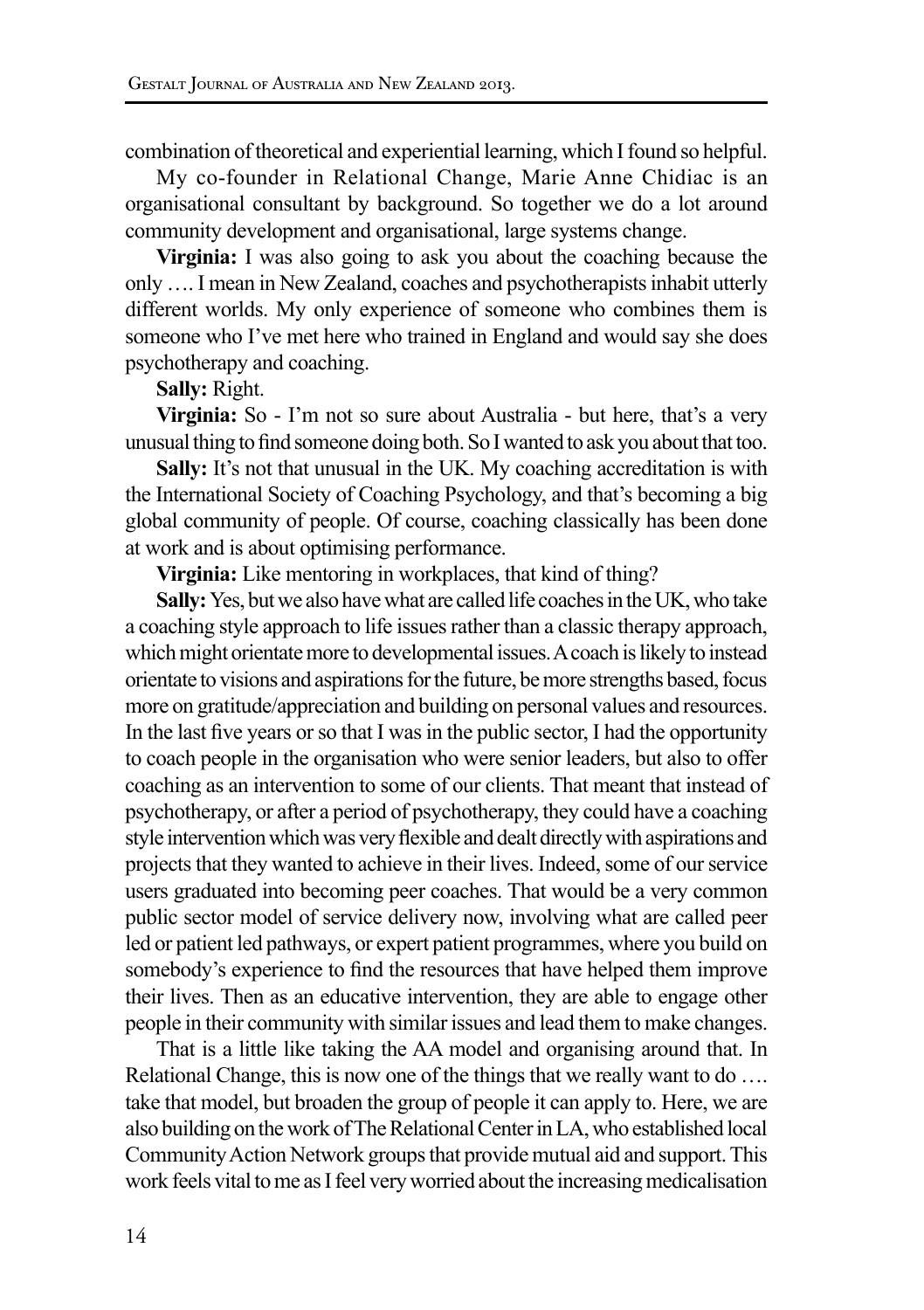of what I see as social issues, such as dementia or dying or bringing up your kids or...

**Virginia:** Or being a recluse. Somehow it's an ailment.

**Sally:** Certainly with DSM-5, if you have just had a bereavement, you can very quickly find yourself being offered a prescription rather than psychological advice and support. Of course, once that has happened, there is a tendency to buy into the individualised problem model that we talked about in the first place. We can often forget to look at what supports are around in the wider field, yet we know those make all the difference to how people cope with life. I think Jim Kepner laid that out brilliantly in his book "Healing Tasks" …. the foundational importance of support and community structure.

**Virginia:** So it sounds like you do very little one-to-one work of any kind? You're doing work with groups, organisations, training? You don't really do the one-to-one thing much?

**Sally:** What the one-to-one psychotherapy thing?

**Virginia:** Or coaching, working with individuals, you're not really doing that, it sounds like?

**Sally:** Well I actually do quite a lot of that. I mean I'm thinking of yesterday. I had a supervisee. I had a conversation with somebody in Australia about the GANZ conference for an hour, then I had another supervisee, then I had a psychotherapy client, then I had somebody who's an organisational consultant who I'm coaching, then I had a psychotherapy client.

**Virginia:** Okay, so you do do some of that too.

**Sally:** I do do that. I think it's really important to keep going with the activities that you are teaching and training in. I think you really need to keep doing it. In the first 20 years of my career, I saw a lot of individuals and groups for classic psychotherapy. So it's fair to say I don't have aspirations to have a large, private therapy practice now. I think that there's a lot I could say about issues of sustainability and burn out for therapists, and how many clients across what period of time it is wise to see.

But, I do think it's really important to keep doing the work and also, as a trainer, not just to do the psychotherapy work with people who are in psychotherapy training. For me, there's a huge difference between working with a psychotherapy trainee as a patient, and working with Mrs Bloggins who's living down the road who has a clinical problem and has come to me with an expectation that this is going to get better quick. She's doesn't want to explore the issue for ages; she often wants to feel better as quickly as possible and stop therapy.

**Virginia:** It's a very different experience, yes.

You said that you hadn't mentioned all the people who have been important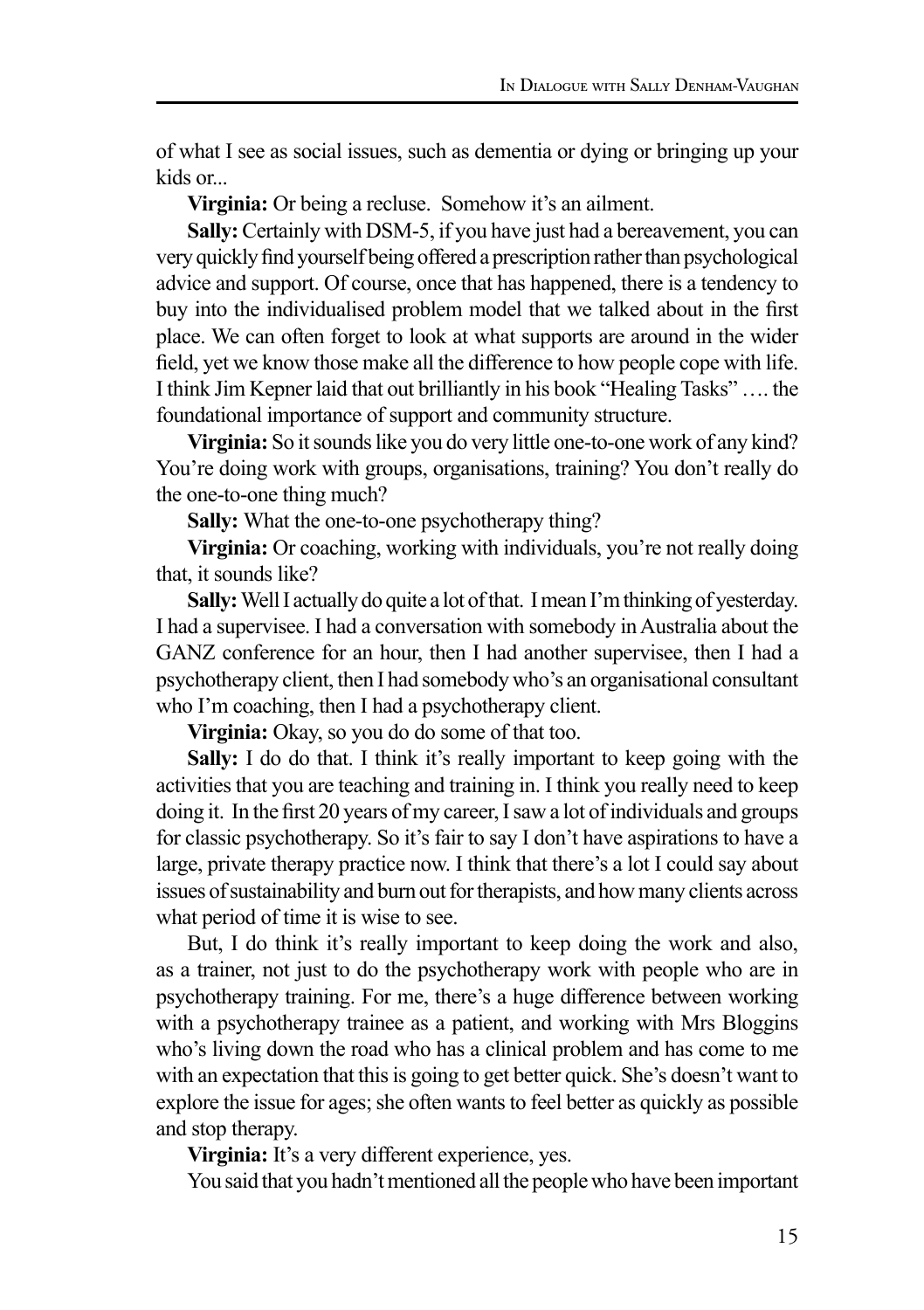to you and you wanted to come back to it. So...I wonder if we can come back to that now.

**Sally:** I've got my list. It's one of the things you mentioned beforehand that I've had a delightful time thinking about. So, yes, I remember the first time I met Gordon Wheeler. I'd met him through his book, *Gestalt Reconsidered*, and I was just blown away by the way that Gordon wrote, but also his ethical and moral stance that was coming through. My experience of knowing Gordon over the years is that he has inspired me even more into social action … social change.

I also clearly remember the first time I went on a workshop with Lynne Jacobs. I was blown away by the clarity with which she spoke about the importance of being met in your personal subjective experience and not shoehorned into somebody else's formulation, or modality.

I remember coming back from that workshop and my husband and I went out on a long walk with our dog and needed to take the dog through a field of cows and I was frightened. My husband did all sorts of reassuring things like saying there's no need to be frightened, I'll take the dog, followed by, look you're really over reacting, it's all fine. Followed by why don't you use those anxiety management skills they taught you? And I just stood there saying, I want you to know I'm frightened. Once I feel you've got it then we'll decide what to do.

I got that from Lynne, the sense of truly needing to meet the client where they are. I hope it is now a cornerstone of how I work. Also from Lynne an interest in philosophy, which has been so important to me. People often ask why I want to read all these obscure phenomenological philosophers. The answer is very simple - to me it's the foundation of our approach. Our focus on sensation and personal experience comes from that theoretical base about what it is to be worlded. What is to be human. I think reading philosophy has made a huge difference to my appreciation of how people live in the world.

**Virginia:** Yes, and coming through that is also the influence of Donna Orange in her relationship with Lynne...

**Sally:** Yes.

**Virginia:** ...and her interest in Gestalt and humanistic therapies.

Sally: Absolutely, and the ethical. When I think of working with Donna, I think of this overarching emphasis on our shared humanity and the importance of compassion and radical inclusion of people, rather than categorising and turning them into a diagnosis. More recently, I have been hugely inspired by my colleagues in the Relational Movement, which is the social, political, educative, community building group that influences me. That would be Mark Fairfield, Marie Anne Chidiac and Leanne O'Shea. I'm sure there are other people that I am going to meet when I'm out who are also really interested in the social justice, community building side of Gestalt. Together we hope for a more accessible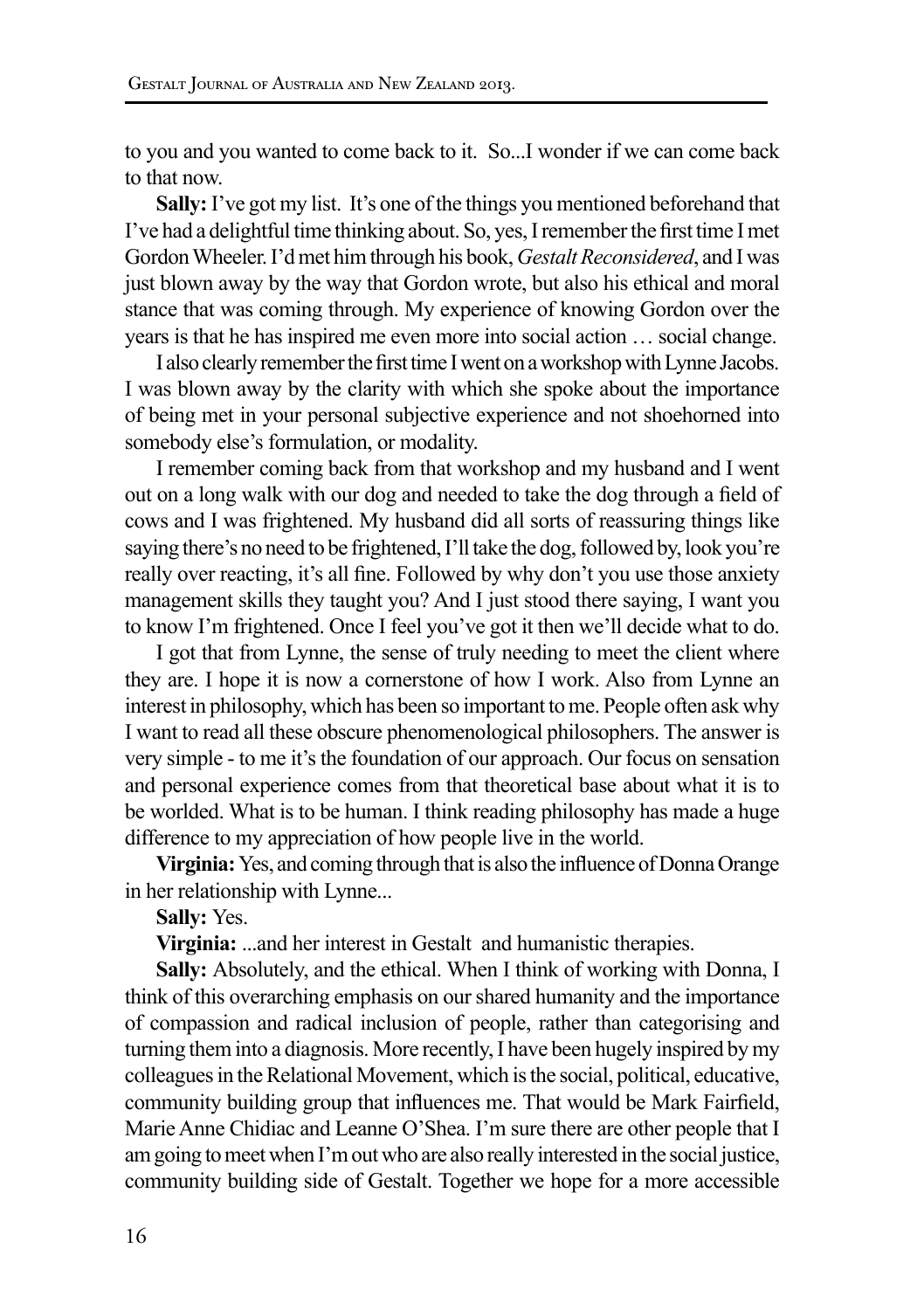version of Gestalt that can thrive outside of the therapy space as well as inside specialist services.

**Virginia:** You alluded earlier ..... and this is something that pre-occupies me at times … to the use of the word relational.

**Sally:** Yes.

**Virginia:** Because I find that it's got so many meanings for so many people, that it's becoming …. what does it mean? Is it ceasing to be useful? Is there some other term that we need to develop because I think most Gestalt trainings would now use the term and my sense is that for some of them, it's not what others would call relational. It's become the buzzword if you like.

**Sally:** Absolutely. You couldn't really brand yourself successfully by saying, we're a non-relational training!

**Virginia:** Exactly, you couldn't do it, no.

**Sally:** So I think we've got to be really clear that it's a way of signalling that we are interested in the person - world fit. That there's something there about context and seeing people in context - self as a function of the field. To me I can identify about three main varieties of relational I think. They have different lineages and I think all of them have some value.

**Virginia:** You mean within Gestalt, you could identify three main varieties? **Sally:** I think so within Gestalt.

**Virginia:** Well, okay. So I'm interested in that. What are they?

Sally: Well I think first there's the, "we've always been relational" variety. Which means that right from the outset, you read Perls, Hefferline and Goodman and what you're reading is this - self is a function of the field. So here, relational is all about context; it's about resourcing one's self from the field while recognising one's intention and impact. Models such as the cycle, or wave, of experience would tend to fall into this group. I think there's a lot of merit in some of those very original formulations of Gestalt. I'm particularly keen on the Paul Goodman contributions.

**Virginia:** I imagine, yes. I mean sometimes as you've been talking, I've been thinking Goodman's in here.

**Sally:** Yes. I think that's right. But I also think I'm not an anarchist although I might be described as a social activist. I understand that if we go a long way into supporting intersubjectivity then the only possible political structure that can support it might be anarchy. That creates a problem politically for me; especially concerning issues of inclusion and power. Because while that works well on an individual level in a service setting, there are fewer models of how this might work well for groups. On a larger scale it seems to foster competition concerning resources.

I think there is a second form of relational that is perhaps more dialogic,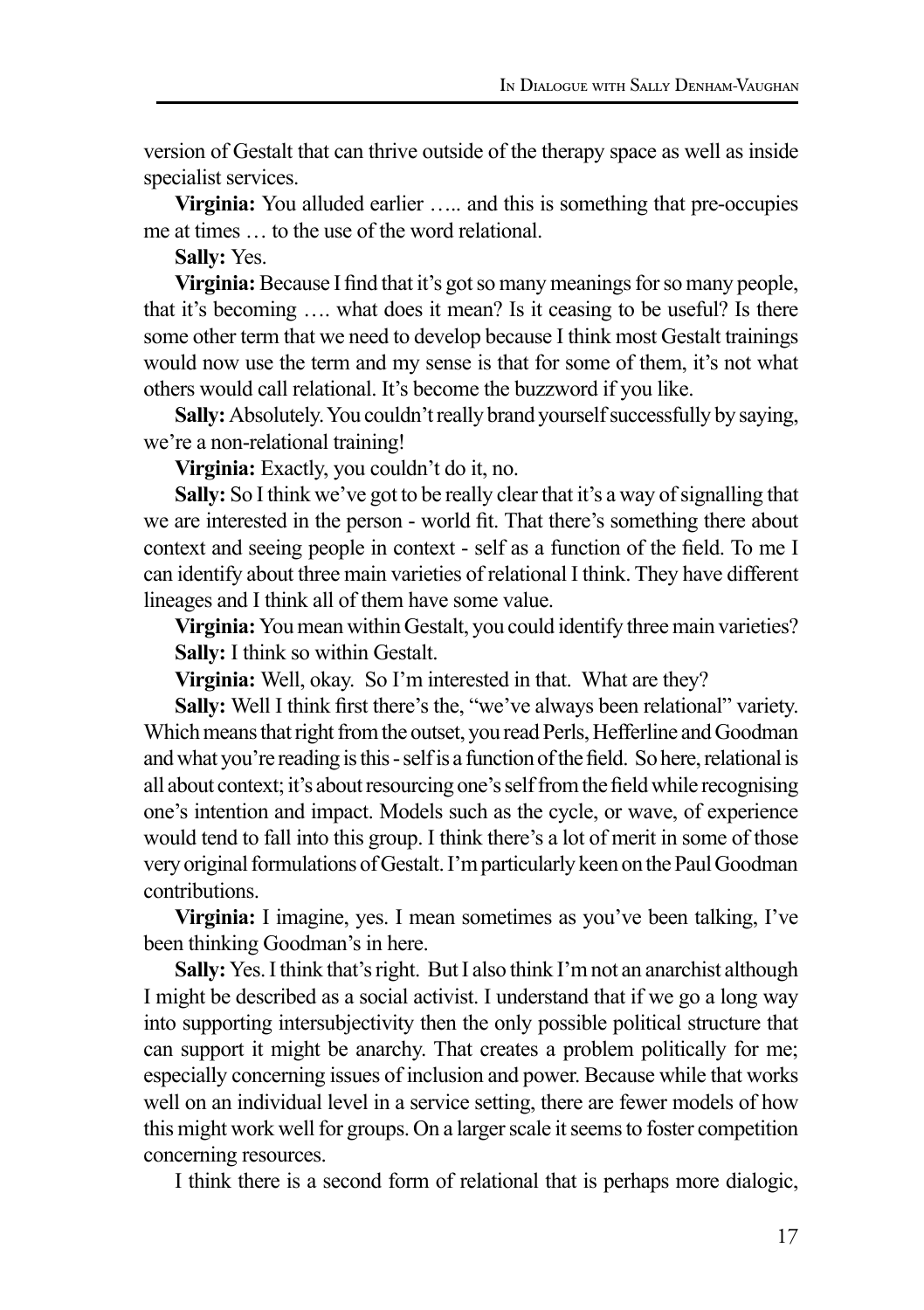that's very much about the relationship with the therapist in the room. I guess when Lynne Jacobs and Rich Hycner wrote *The Healing Relationship*, to me that was a reach back to some of my psychoanalytic training in a way and the uses of transference, counter transference, and a more developmental orientation.

**Virginia:** In a way, Lynne has brought some of that in with her psychoanalytic training.

**Sally:** Absolutely. Then I guess there's another variety of relational that I see more with constellations work, where the "subject" isn't so much the individual person in the world, or in the therapy relationship, but rather the study of the movements in the whole group field.

In this relational variety, it seems to me that the subjectivity is not any more in the individual, or in the dyad; it's in the group, or even in the issue.I think that's a very interesting difference so I like to talk about these varieties and orientate people to some of the different theoretical formulations and methodologies. In particular, I believe that the combining of these is potentially very confusing unless there is a clear articulation of their similarities and foundational differences. I'm not saying one variety is preferable, or that these three varieties are the only ones. Indeed, I advocate for what I term Relational Pluralism - choice of approach depending on context. But I do think that the choice needs to be informed by a clear appreciation of the differences. I also recognise that outside of Gestalt, there is the emphasis on just relationships. What would happen if we were in better relationships, not just with other languaged humans, but also with the non-human world, our whole ecology and history. So that's another aspect of relational that I am very keen on, that pre-languaged, non-verbal interconnection that Dan Zahavi calls 'The minimal self'.

**Virginia:** Am I right that you live out in the country? Do you live in the country?

**Sally:** Well, yes. I've got a Facebook cover photo at the moment that is of the Malvern Hills where I live, which is an area of outstanding natural beauty. Then I also spend a lot of time right on the end of Cornwall, on the beach. So natural beauty would be something that I find incredibly sustaining and if I think back to what we said first about person - world fit, I really believe that to have healthy, flourishing people, we need a healthy, flourishing natural world.

**Virginia:** Yes indeed, yes.

**Sally:** I see therapists as having the skills to nourish and help people to thrive, and I also think we have skills that we could mobilise to help the nonhuman world flourish and thrive as well. That's my personal, political ambition I suppose ….. that we take the word "relational" very seriously and think about climate change, social justice, poverty, and all the broad aspects of our person-world environment.

**Virginia:** So I'd like to come now to the conference theme. I mean you don't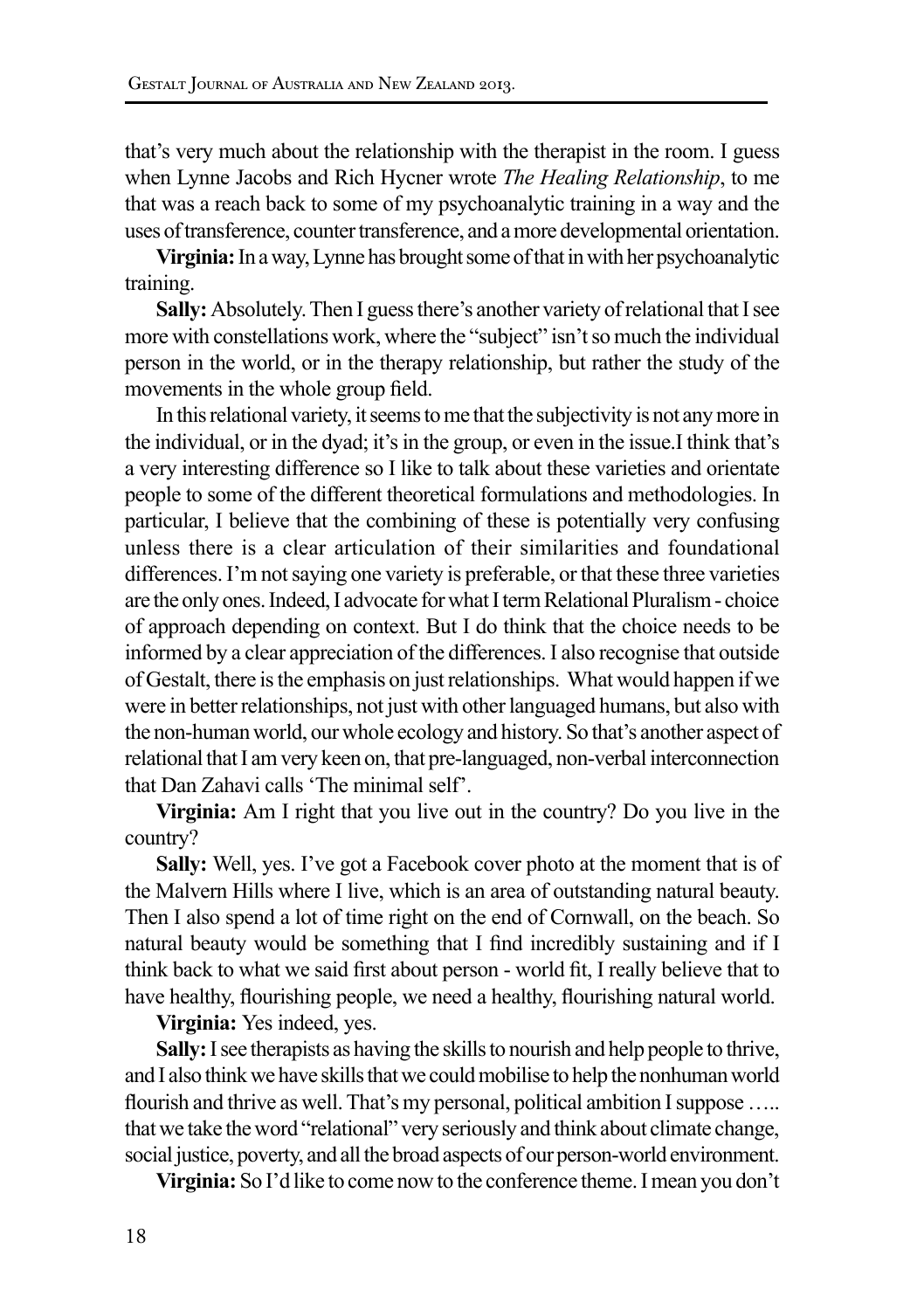want to say what you're going to say when you come in just under a year's time, but I wonder if one of the things that enticed you was the conference theme, which is 'Present at the edge'?

**Sally:** I think it's a wonderful theme. I've woken up so far with three different titles, all related to the theme. So I'm incubating them. I think they've been present in our conversation. As you say, I don't know what I'm going to say, but one theme that is around is this edge of professionalism. How is the edge of professionalising and trying to gain traction within the dominant culture in service provision affecting us? To me that feels like an edge. I have huge interest in what happens to Gestalt if we go over that edge, or across that line. I don't have a, "don't do it" or "do do it", because I've lived both sides of that line as a Consultant Clinical Psychologist and a Gestalt psychotherapist. But I'm very excited about that. Both to think of being in the senior psychiatrist's privileged power position and to think of being marginalised.

**Virginia:** That's one of the things that's changed in this country in the last five or six years - we, as psychotherapists, have become registered in New Zealand. The Gestalt training is registerable and it does change some things.

**Sally:** It does.

**Virginia:** You've got to meet certain requirements to maintain your registration. And trainings … this is still in process …. are going to have to meet certain criteria that they didn't used to have to, which does do that thing that you've been talking about.

**Sally:** It certainly does. I mean I've been very involved in two institutes here. I was a director of Gestalt SouthWest and then primary tutor at Metanoia, where training gave you registration and a masters degree. But my goodness, that's a long haul and a hard expensive training and it has to be configured to hit those particular goals. Of course when I was training, I had the luxury of not being very interested in hitting a goal at all because I was already qualified as a Clinical Psychologist. I'd practiced already. So my situation was more like the American one where to be practicing Gestalt you have to be able to practice already.

**Virginia:** I know. You're already trained in something.

**Sally:** That's right. Here in the UK that's not the case - your Gestalt training gives you your license.

**Virginia:** Not here either, yeah.

**Sally:** That's a very different deal. Because the issues of safety to practice, clinical competency, and things like that, you could take for granted in America. Whereas here, if you're training people as a stand-alone registration, you've got to really include all the aspects of safe, professional, evidence-based practice, and that really configures what you teach.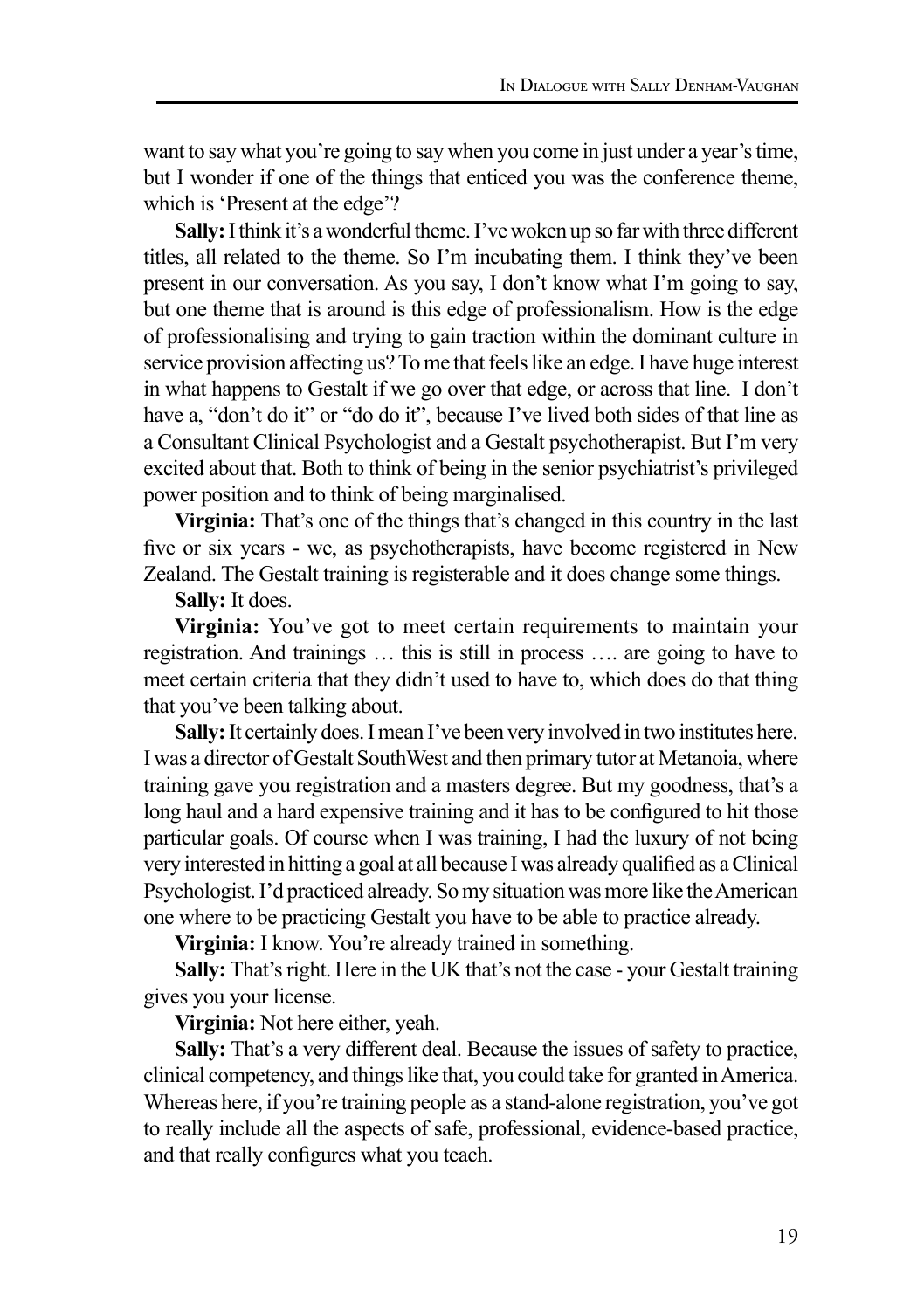**Virginia:** Yes, I agree, it does and it is an edge. One of the terms that I associate with you that also seems to go with present at the edge, is the use of the term liminal space, which I think I've read and heard you say.

**Sally:** Yes. Well that's another whole edge/threshold that I'm interested in, which would be transformational change and spirituality. If ever I write a book, which at the moment I'm definitely committed to *not* doing because of the time involved, it would be called "States of Grace: a Gestalt approach to living". I think this places an emphasis on the field and issues such as synchrony and serendipity, which I find fascinating to explore.

I think many more things happen in our life of huge importance than we planned or will to make happen. I think these are the field factors and, if you like, the interconnections in the world that we cannot see, know or control. The liminal space starts to try and study these field factors through a framing process and use of ritual and metaphor. It focuses on trying to create conditions that I would term 'stillness in motion', threshold moments of mobilisation just prior to action. In the original Gestalt cycle, we have a place called the fertile void. That is one space that I'm interested in; the resting space, the recovery space. But in our culture, another edge that I think we're on is one of frenetic, busy, productive, driven, over-activity driven largely by notions of economic growth and the productivity cycle. Most of the people that I see for psychotherapy, or coaching, or consulting are therefore pretty exhausted.

**Virginia:** And overworked.

**Sally:** Overworked, and focused on "productivity", because their value has become what they produce. People then often long for the fertile void of rest and recovery. They will opt out, and withdraw and often describe themselves as burnt out. Generally that shows up first in the body. But I am really interested in creating what I would call liminal spaces, transitional points where we intentionally pause, but stay present rather than withdrawing prematurely or after over-activity.

I write about this in the paper *Process of Presence* that I co-authored with Marie-Anne (Chidiac). The task is to become present in your own life with awareness in every moment. Not that you create withdrawal spaces to retreat to in some sort of polarising process. It seems to me that people are massively active and then go on a silent retreat for 10 days. So it's like isolation and confluence; we flip flop between polarities of hyper-activity and exhaustion. What I'm trying to do with liminal space is find stillness in motion …. how to be present in the moment, and as far as is possible, be aware of the actions that we're engaged in and the consequences of those. Also the values that are incorporated in the actions we're about to take and how congruent that is with our sense of self. That requires, I believe, a different pace and rhythm to the frenetic activity that's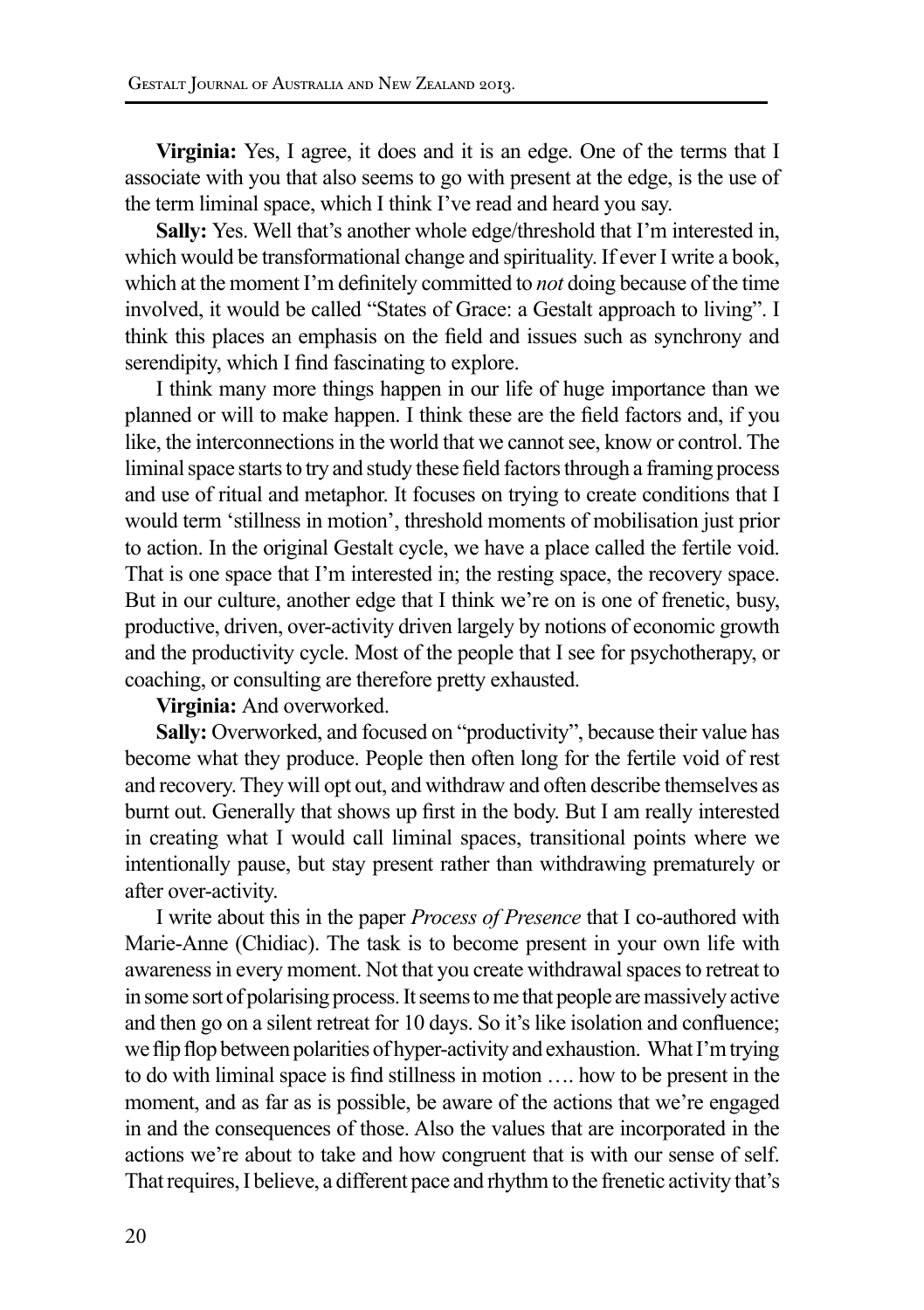going on in our culture. Of course, I also recognise these patterns in myself as a member of that culture and hope that by researching and teaching about this specific edge, I will learn something of immense value applicable in my own life.

**Virginia:** Yes. That has a flavour of the very fashionable word mindfulness too, doesn't it?

Sally: Yes. It is close to mindfulness. I certainly think mindfulness is extremely useful. But I do perceive a difference from the mindfulness I was taught which was concerned with being present to what is, without judgement. Actually, I am interested in something very different from that - people being highly engaged and very actively discerning the next action to take. That process is full of judgements and discriminations around what is health and better/worse consequences of actions.

**Virginia:** So it's got quite a lot more intention in it maybe?

**Sally:** Absolutely …. more intention and more explicit values judgements. I do want to promote certain values and think that as change agents of any variety, (therapists, coaches, consultants, community activists), we want people to be healthier, or the planet to be healthier, as a result of the changes we make. We don't want to be promoting interventions that create destruction and disease. That means that I try and foster values discernment and then alignment about what actions we take. Does this nourish me? Is it dangerous for me or somebody else? Is this sustainable? These are all edges where I want us to be present and the liminal space is very much related to that theme. The final thing I would say that the conference theme has brought up for me, is about self disclosure

**Virginia:** As an edge? The edge of self disclosure?

**Sally:** That is also related to the liminal space for me. For example, let's say I've had a really busy weekend and I've looked after my mother's house and I've cleaned my own house and I might have had friends round, and maybe I've had a bit of an upset and I'm feeling considerably less than well resourced. Then I go in with my client, who is imagining that my life is some sort of sublime vista of peace, harmony and all is going well. I'm sitting there thinking, well actually, my life at the moment is in chaos, disarray. I feel despairing and upset, how far do I go out onto that edge of disclosure?

**Virginia:** It's a very interesting question I think. It might be different of course with different people, with different clients as well. But I think it's often a dilemma. I think it's one we wrestle with again, and again, and again.

**Sally:** So the title that came up for that one was "secrets and lies".

**Virginia:** Well yes.

Sally: I'm remembering a wonderful phrase that Donna Orange used at the PGI residential in 2013 when she was teaching - "will I pass?" Can I get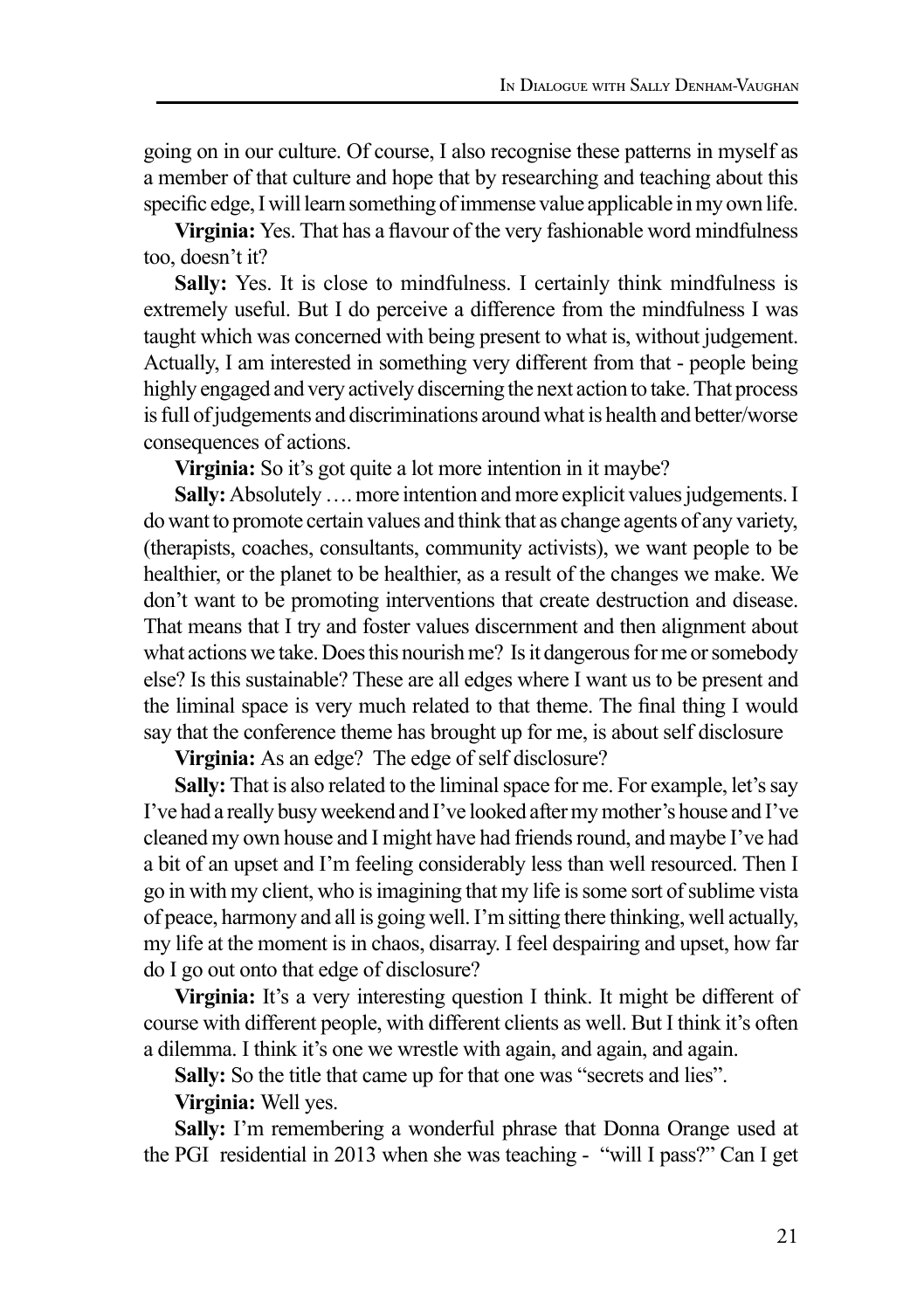away with it today? I have thought about this a lot and believe there is an ethical issue about how we present ourselves to clients. Mark Fairfield talks about the "leadership of vulnerability" and yet so often we are hiding our vulnerability and instead presenting a heroic and fortified image. I'm increasingly curious about looking at this dilemma very differently. Of doing more self-examination as to how we actually make it through our own terrible times and talking more honestly about resources, coping, support, and so on. I think this form of sharing and story-telling rather than putting up some sort of … I don't know …. organisation of myself that feels more competent or resourced than I'm actually experiencing, may ultimately be more humanly useful. That leads us back to this professionalisation dilemma as well.

**Virginia:** Yes, indeed and there's quite a lot of writing these days about Sandro Ferenzci - who did experiment with that and with mixed results of course. Now I'm conscious of the time, and I wanted to ask you one more question, which might be a big one. Where do you see Gestalt in an ongoing way? I mean you've talked quite a lot about trying to preserve something of it's - I don't quite want to use the word creativity - but you're talking in a way about something like that. There's some sort of almost wildness about Gestalt that you don't want to lose.

#### **Sally:** Yes.

**Virginia:** I mean do you see this as a successful kind of - that it's going to happen, that Gestalt is still growing and alive and expanding?

**Sally:** You put in a very interesting word there I think, when you said "successful" as I think we need to seriously consider what would be a good outcome for us. What is success? Is it that we get professionalised, and respected and into the community?

## **Virginia:** And does that kill something if that does happen?

**Sally:** Well that's right, because I tell you I wouldn't be sitting here with you as a Gestaltist, if the first time I'd encountered it that's what had been on offer. It was precisely because it was something so radically different that it attracted me. On the other hand, I have concerns about all sorts of psychotherapy, in the economic crisis really. How many people can afford it and access it? Who is accessing it? And whether to ally ourselves with the restoration of functioning is where we want to be. What I want to actively promote now is more of the Goodman edge of community action; getting interested in our ecology. I'd like to see us using our skills in a whole range of ways probably outside of the traditional therapy space. I think we have amazing skills that are all about person - world fit, and I suppose to me that's where I've seen Gestalt have the most impact. I've seen it used most effectively with communities and large systems. That doesn't mean that I think individual change and changing one person at the time isn't a